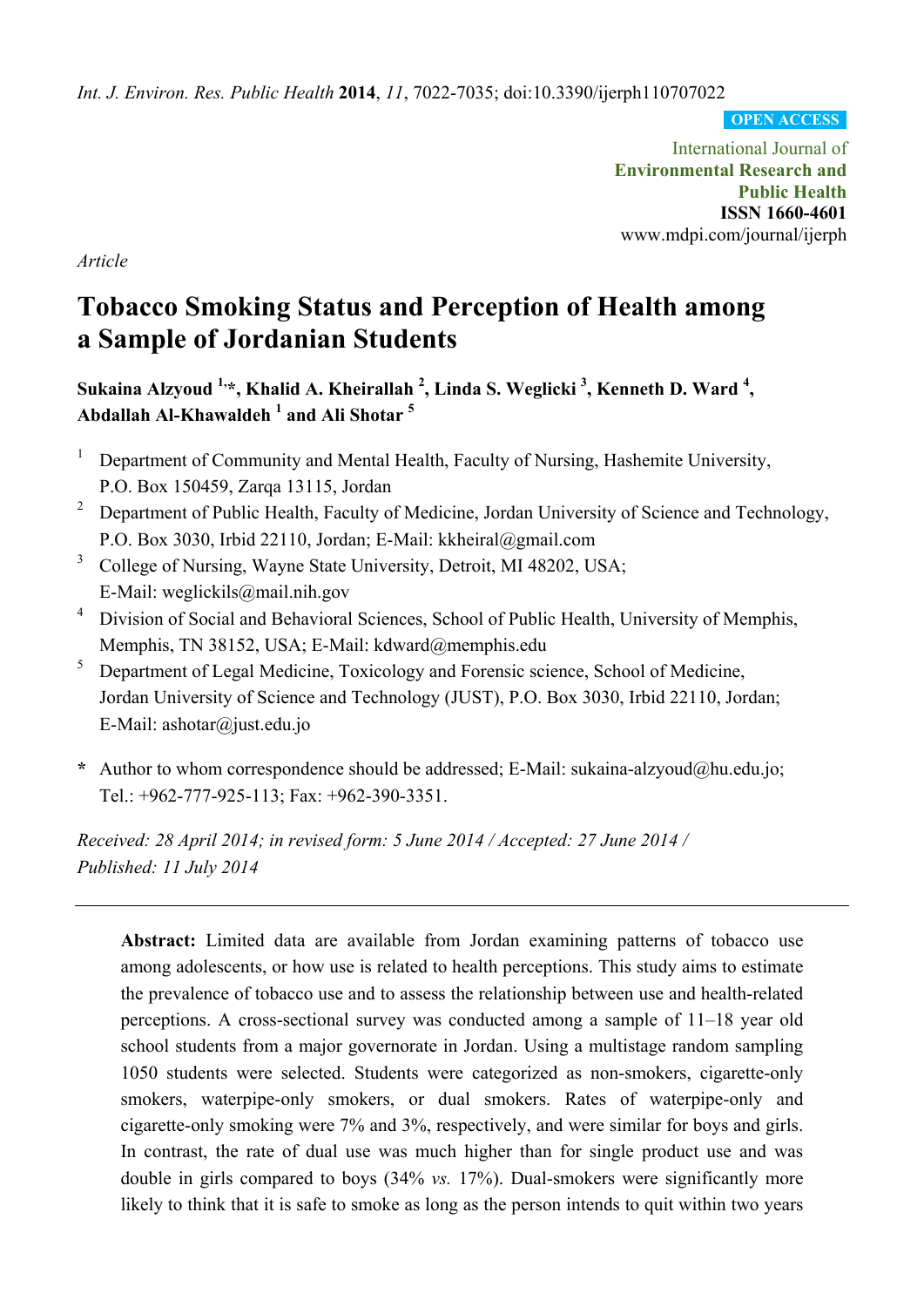compared to non-smokers, and had lower self-rated health status than other groups. This is the first study among Arab adolescents to document high rates of dual tobacco use, especially pronounced among girls. The study findings have significant implications for designing tobacco smoking prevention programs for school health settings.

**Keywords:** Jordan; tobacco; adolescent; smoking; perception; health

# **1. Introduction**

Although tobacco use has declined in many high income countries such as the United States and United Kingdom, it is increasing in many low and middle income countries [1,2]. The World Health Organization (WHO) estimates there are more than 1.1 billion smokers worldwide, with more than 80% of them living in low and middle-income countries [3]. Especially problematic is that tobacco use, including forms of use other than cigarettes, is on the rise among adolescents in many countries, and is likely to jeopardize progress in reducing chronic diseases and tobacco-related mortality [2,4].

The Eastern Mediterranean region (EMR), consisting mainly of Arab countries, is one region that continues to experience an escalating tobacco epidemic. For example, between 1990 and 1997, cigarette consumption increased 24% in this region, while most other regions did not witness such a trend [5]. The EMR, moreover, is threatened by a reemergence of waterpipe tobacco smoking (a.k.a., hookah, shisha, narghile) [6].

Waterpipe is a centuries-old tobacco use method with origins in the Middle East and Indian subcontinent that had declined through much of the 20th century, but experienced a resurgence during the 1990s [7]. Tobacco use, particularly waterpipe, has also increased in recent years especially among youth [4,5,8–11]. Adolescents and young adults have been especially likely to take up the waterpipe, thought to be due to the growing availability of flavored and easy to use tobaccos known as *maa'sel* [8], a rapidly expanding "café culture" where waterpipe use is a popular and inexpensive way to socialize, and misperceptions that waterpipe is less harmful and addictive than cigarettes [9]. A recent systematic review of waterpipe prevalence studies across multiple countries and age groups reported that current use was highest among school students, especially in the United States, the Arabic Gulf region, Estonia, and Lebanon [10]. While cigarette smoking by women and girls in Middle Eastern countries has historically been very low [4,12], there is concern that waterpipe use is growing among adolescent and young adult females, for whom it is less stigmatized than cigarettes [6].

In Jordan, data on the prevalence and determinants of tobacco use among adolescents is scarce. There are only two reported studies; the first is the Jordan Global Youth Tobacco Survey (GYTS) which estimated the prevalence of ever smoking cigarettes among Jordanian youth, 13 to 15 years of age, as 39% in 2009 [4]. Waterpipe tobacco use was measured only in the 2009 Jordan GYTS, and overall current use prevalence was estimated as  $21\%$  (Boys =  $27.1\%$ , Girls =  $15.6\%$ ; [4]).

The second study was conducted by Mzayek and colleagues [13] who followed a sample of adolescents in Irbid, Jordan ( $n = 1702$ ) from the 7th to the 9th grade (median age 13 years at the start of the study) to examine uptake of cigarette and waterpipe smoking. Among both boys and girls, the prevalence of ever smoking and current smoking of cigarettes and waterpipe use increased over two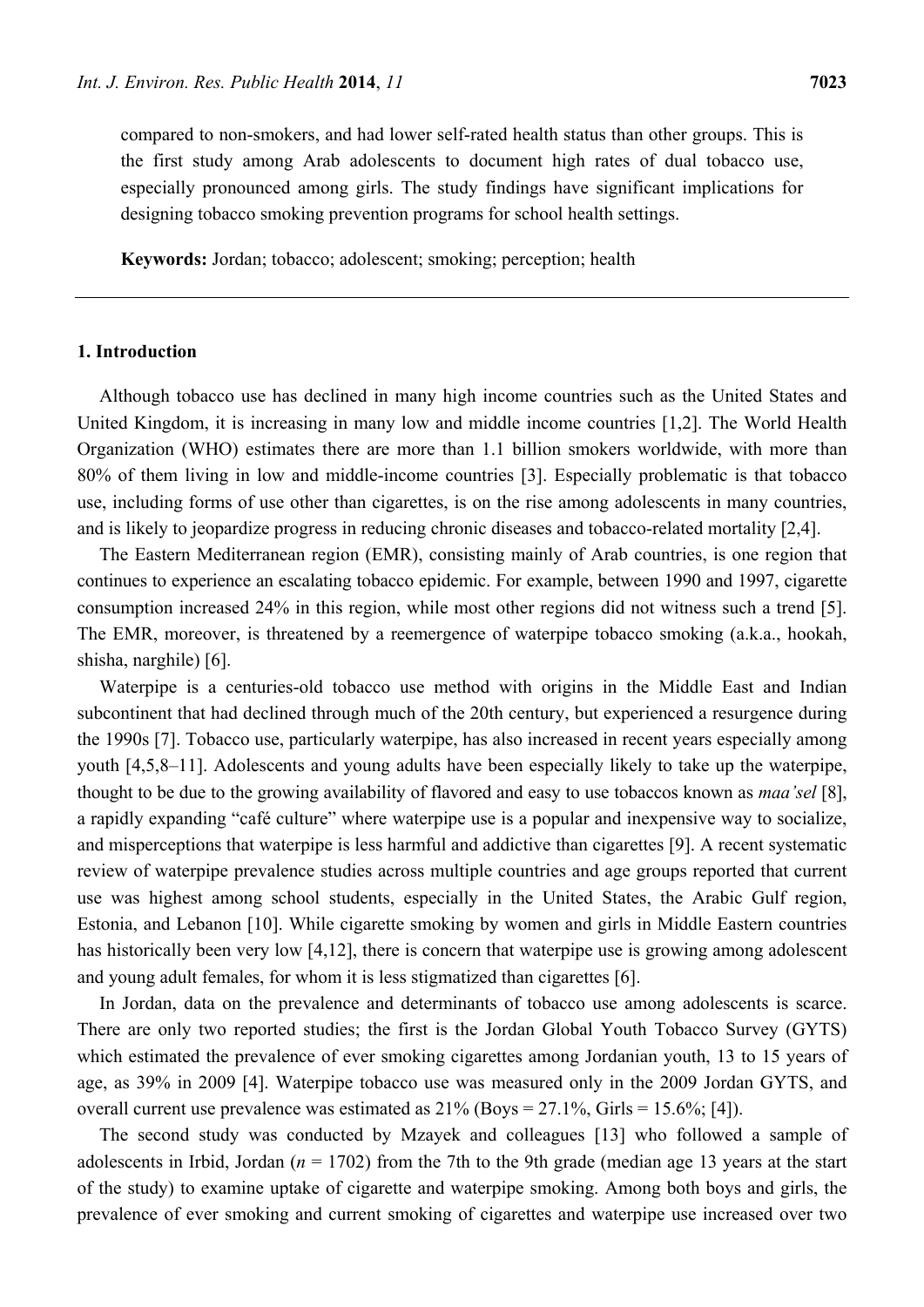years, but was higher among boys at both time points. Current cigarette smoking increased from 8.6% to 23.1% among boys, and 1.8% to 6.4% among girls. Current waterpipe use was more prevalent than cigarette use during both 7th and 9th grades, and increased by 28% among boys (19.1% to 24.5%) and 73% (from 7.3% to 13.0%) among girls. Current use of any tobacco (cigarettes or waterpipe) increased 54% (from 22.1% to 34.1%) among boys and 93% (8.1% to 15.6%) among girls. Although the resurgence of waterpipe use is a fairly recent phenomenon [7] among adolescents in Jordan (as in other Middle Eastern countries; [4] its use is now more common than cigarettes and may be increasing more rapidly among girls than boys.

A large body of literature demonstrates that perceptions about health risks influence cigarette smoking among adolescents (e.g., Aryal *et al.* [14]; Mantler [15]). Studies have mainly focused on adolescents' perceived risks or benefits of smoking [16,17], showing that individuals who perceive fewer risks and greater benefits of smoking are more susceptible to initiation [16,18]. For example, Song and colleagues [18], found that among a cohort of 395 9th graders followed for two years, those with the lowest perceptions of either short- or long-term smoking-related risks were approximately three times more likely to start smoking than those with the highest perceptions of risk. Likewise, adolescents with the highest perceptions of smoking-related benefits were more than three times as likely to initiate. Among a group of more than 700 adolescent non-smokers, health-related motives, such as fear of developing cancer and the desire to maintain physical fitness, were the most important and frequently mentioned motives for not smoking [19]. Halpern-Felsher and colleagues [16] reported that adolescent cigarette smokers, compared to non-smokers, estimated their chance of experiencing smoking-related negative health outcomes as less likely.

Similar to findings among adolescent cigarette smokers, there is a growing body of evidence that adolescent and young adult waterpipe smokers are less likely than non-users to perceive waterpipe to be harmful to health or addictive [9], and that those who perceive greater benefits, and fewer risks from waterpipe smoking are more likely to plan to initiate [20]. While studies have examined adolescent perception of health as a consequence of tobacco use, none have examined the possibility that tobacco smoking is a result of adolescent perceptions of health.

The primary purpose of this study was to estimate the prevalence of current tobacco smoking (cigarettes and waterpipe) among school students aged 11 to 18 years in one of the major governorates of Jordan and to examine the relationship between tobacco use and adolescents' perceptions of health.

#### **2. Methodology**

The current report is a part of a larger project and dataset about tobacco use among Jordanian adolescents. The methodology has been reported previously [21].

#### *2.1. Design, Participants, and Setting*

The current study used a cross-sectional design that involved administration of a questionnaire by a trained research assistant. The study was conducted from February to June 2012 in Zarqa, one of Jordan's central governorates, located east of the Capital Amman. Zarqa is considered the second largest industrial and the third most densely populated governorate in the country [22]. The large size and geographic heterogeneity of Zarqa allowed us to include in the sample adolescents from urban,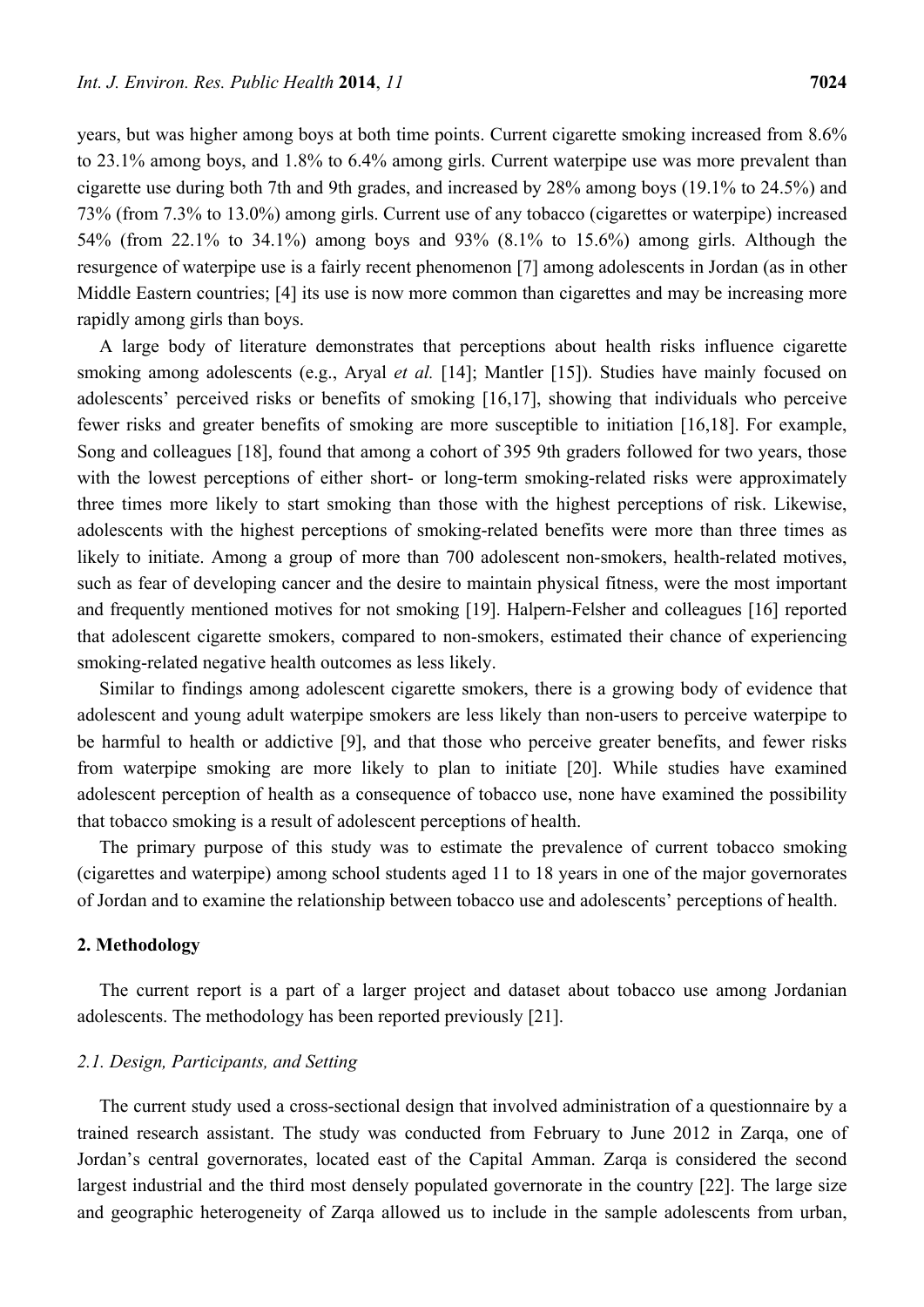suburban, and rural areas. The Governorate has three educational districts which have around 75 schools in total. These schools are categorized as Basic Schools that include grades 1–10 and High Schools that include grades 11 and 12. The researchers only sampled students in grades 6, 8, 10, and 12. Power analysis was conducted to determine the required sample size. Setting the significance level at 5% and power at 80%, and estimating the prevalence of tobacco smoking among males and females as 27% and 16%, respectively, the minimum sample size required to detect a difference between males and females was estimated to be a total of 680 participants.

## *2.2. Recruitment, Permission, and Data Collection*

The study protocol was approved by the Institutional Review Board of The Hashemite University (HU) and the Zarqa Governorate educational districts. The sample was recruited using a multistage random sampling method. In the first stage, schools were selected. A list of schools was obtained from each of the three educational districts. From each list, schools were randomly selected utilizing a systematic simple random sampling procedure: every 5th school was included to achieve the desired 20% of schools from the list. The schools were stratified by gender (boys' schools and girls' schools) to ensure representativeness of the sample. In the second stage, classrooms were sampled. From each selected school, a list of classes was obtained and classrooms were randomly selected using a simple random technique. All students in each randomly selected class was asked to participate. Students were given copies of the information sheet, which included a direct contact phone number for the Principle Investigator—PI (Author), to take home to their parents. School officials indicated that they routinely send information home to parents in this way. Parents were instructed to contact the PI directly if they did not want their child to participate in the study. All participants were asked to provide their informed assent before completing study measures. Using these sampling and recruiting strategies, 1050 children within 11 schools were invited to participate.

## *2.3. Measures*

The current study used an abbreviated version of the Arabic Adolescent Tobacco Use Composite Measure (AYTUCM) [23]. This measure includes 136 items to assess known predictors of tobacco use among adolescents. This study included items of the AYTUCM that captured prevalence and patterns of tobacco use as well as perceptions of health.

Current use of cigarettes and waterpipe was defined using the standard Centers for Disease and Prevention (CDC) definition of any smoking, even one puff, during the last thirty days, based on two questions: "How many times have you smoked a cigarette, even a puff, in the past 30 days?", and "How many times have you smoked waterpipe, even a puff, in the past 30 days?". Based on responses to these two questions, a single current tobacco smoking variable, "*Tobacco smoking Status*", was created with four categories. The first category included *non-smokers*; participants who reported smoking neither cigarettes nor waterpipe. Participants who smoked cigarettes only, but not waterpipe, were defined as *cigarette smokers*. Participants who smoked waterpipe only, but not cigarettes, were defined as *waterpipe smokers*. Finally, participants who used both cigarettes and waterpipe were defined as *dual smokers*.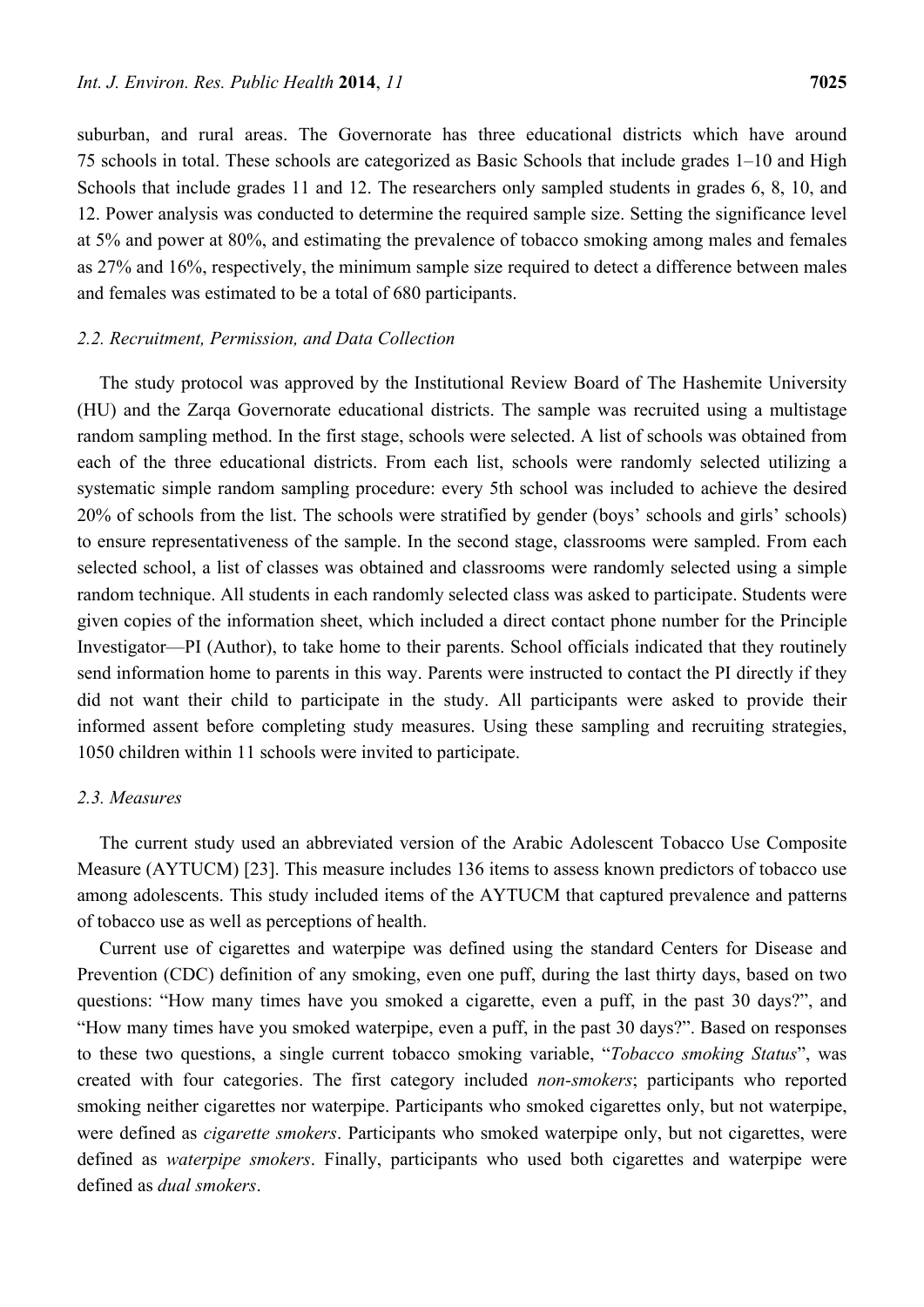Two items assessed health-related perceptions. The first asked participants to indicate whether they believed it is safe to smoke tobacco for only a year or two as long as they will quit after that. Answers to this question were coded as definitely not, probably not, probably yes, or definitely yes. Based on the initial data analysis and the presence of right side skewness, the answers were collapsed and recoded as "yes" for probably yes or definitely yes, or "no" for definitely not or probably not. From here forward this variable will be referred to as *Perceived health risk*. The second item asked participants to rate their health on a 6-point scale (not at all healthy, very unhealthy, somewhat unhealthy, healthy, very healthy, most healthy ever). This variable will be referred to as *Perceived health status* throughout the paper.

The questionnaire also included demographic data (age, gender, grade), school academic performance measured by last academic year GPA. Youth were also asked about their participation in extracurricular activities, this was measured by reporting how many time during the last year the youth participated in extracurricular activities. Participating in outside school activities were measured by reporting the number of activities they were involved in the last 30 days. Youth were asked to report the number of closest friends who use tobacco (cigarettes and/or waterpipe).

#### *2.4. Data Analysis*

The Statistical Package for the Social Science (SPSS) version 17 (IBM, Armonk, NY, USA) was used to analyze the data. Analysis of frequency (chi-square test) and comparison of means (One-Way ANOVA) were used to determine the relationship between health perceptions and current smoking status. Multivariable regression analyses (linear and logistic) were performed to determine the associations of perceived health risk and perceived health status on current tobacco smoking status, adjusting for potential confounders, including gender, age, grade, participation in extracurricular activities, participation in outside school activities, last year school achievement, number of siblings, and number of closest five friends who smoke cigarettes and waterpipe. For these analyses, the four-category current smoking status variable (non-smoker, cigarette-only smoker, waterpipe-only smoker, and dual smoker) was dummy-coded using non-smokers as the referent. Significance for all analyses was set at  $p < 0.05$ .

#### **3. Results**

Of the 1050 distributed questionnaires, 993 school students were included in the final analysis. Fifty seven incomplete questionnaires were excluded. Students' age ranged from 11 to 17 years, (mean  $\pm$  SD = 14.7  $\pm$  1.9 years). Females comprised 54% of participants ( $n = 534$ ), and the majority of participants were Jordanians (97%). See Table 1 for sample characteristics.

## *3.1. Tobacco Use*

More than one third of students used at least one form of tobacco (either cigarettes or waterpipe;  $n = 355, 35.7\%$ , with 2.6% ( $n = 26$ ) smoking only cigarettes, 7.0% ( $n = 70$ ) smoking only waterpipe, and 26.1% (*n* = 259) being dual users of both cigarettes and waterpipe. There was a significant overall difference in the distribution of responses for tobacco use by gender according to chi square analysis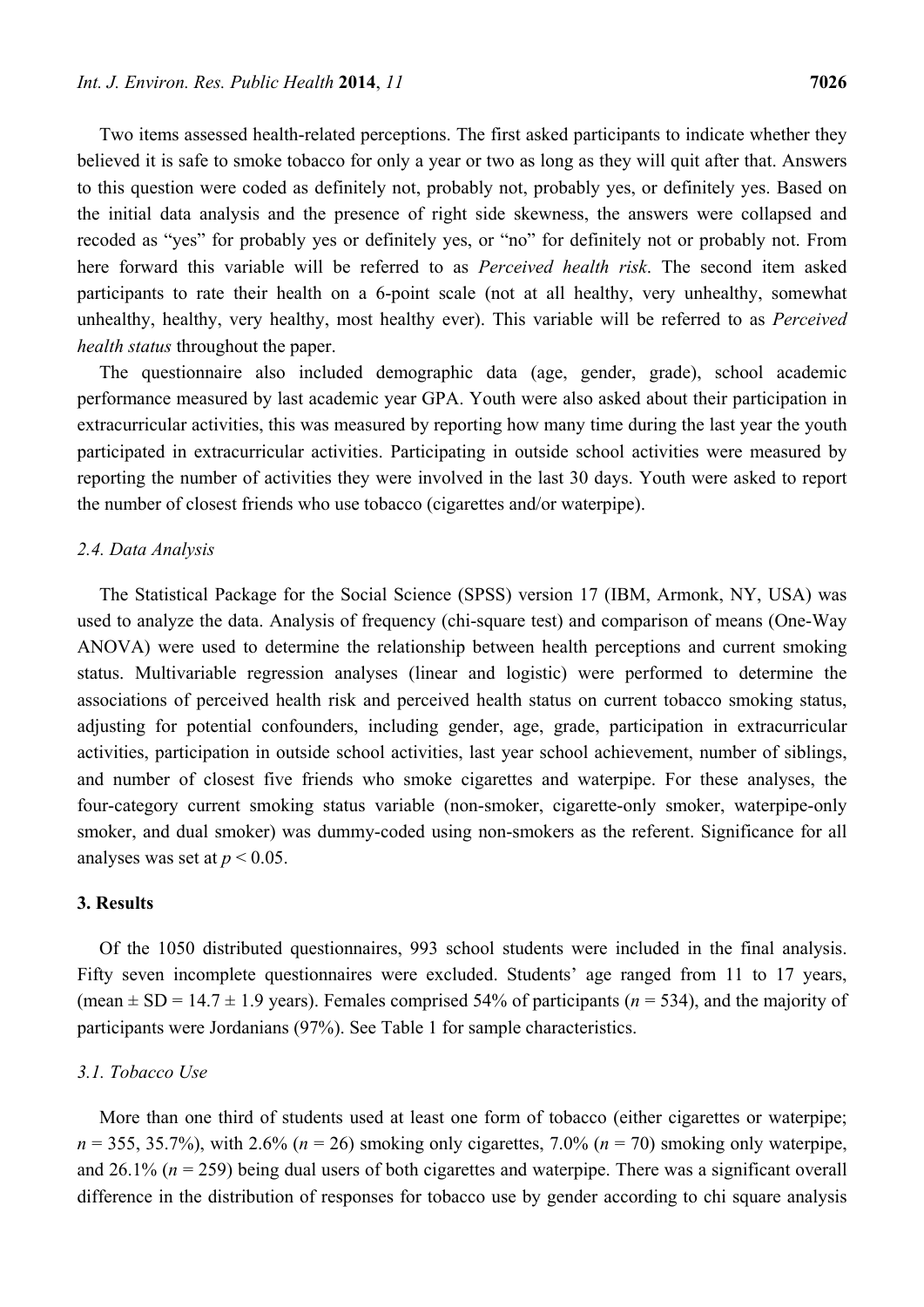| Variable                                                            | <b>Number</b> | Percent * |
|---------------------------------------------------------------------|---------------|-----------|
| Age in years                                                        |               |           |
| $11 - 12$                                                           | 189           | 19.0      |
| $13 - 14$                                                           | 221           | 22.3      |
| $15 - 16$                                                           | 397           | 40.0      |
| $17 - 18$                                                           | 186           | 18.7      |
| Gender                                                              |               |           |
| Male                                                                | 459           | 46.2      |
| Female                                                              | 534           | 53.8      |
| Grade                                                               |               |           |
| 6th                                                                 | 189           | 19.0      |
| 8th                                                                 | 221           | 22.3      |
| 10th                                                                | 397           | 40.0      |
| 12 <sub>th</sub>                                                    | 186           | 18.7      |
| <b>Paternal Occupation</b>                                          |               |           |
| Blue collar                                                         | 359           | 36.1      |
| White collar                                                        | 485           | 48.8      |
| Unemployed                                                          | 177           | 17.8      |
| <b>Number of siblings</b>                                           |               |           |
| Equal to or less than 6 siblings                                    | 521           | 52.5      |
| More than 6 siblings                                                | 441           | 44.4      |
| <b>Extracurricular Activity involvement in last 30 days</b>         |               |           |
| I did not participate                                               | 427           | 43.0      |
| One time                                                            | 203           | 20.4      |
| Two or more times                                                   | 360           | 36.3      |
| <b>Outside School Activity involvement in the last 30 days</b>      |               |           |
| I did not participate                                               | 415           | 41.8      |
| One                                                                 | 170           | 17.1      |
| Two or more                                                         | 403           | 40.6      |
| Last year's GPA                                                     |               |           |
| Excellent $(90-100)%$                                               | 239           | 24.1      |
| Very good $(80-89)\%$                                               | 281           | 28.3      |
| Good (70-79)%                                                       | 282           | 28.4      |
| Poor 69 or Less                                                     | 189           | 19.0      |
| Having one or more of their five closest friends who use waterpipe? |               |           |
| Yes                                                                 | 435           | 43.8      |
| No                                                                  | 558           | 56.2      |
| Having one or more of closest five friend who use cigarettes        |               |           |
| Yes                                                                 | 417           | 42.0      |
| N <sub>0</sub>                                                      | 576           | 58.0      |

(Table 2), with similar percentages of boys and girls being cigarette-only or waterpipe-only users, but girls being almost twice as likely as boys to be dual users (34.3% and 17.0%, respectively).

**Table 1.** Sample Characteristics (*N* = 993).

**\*** total values may not add up to the exact % due to missing values.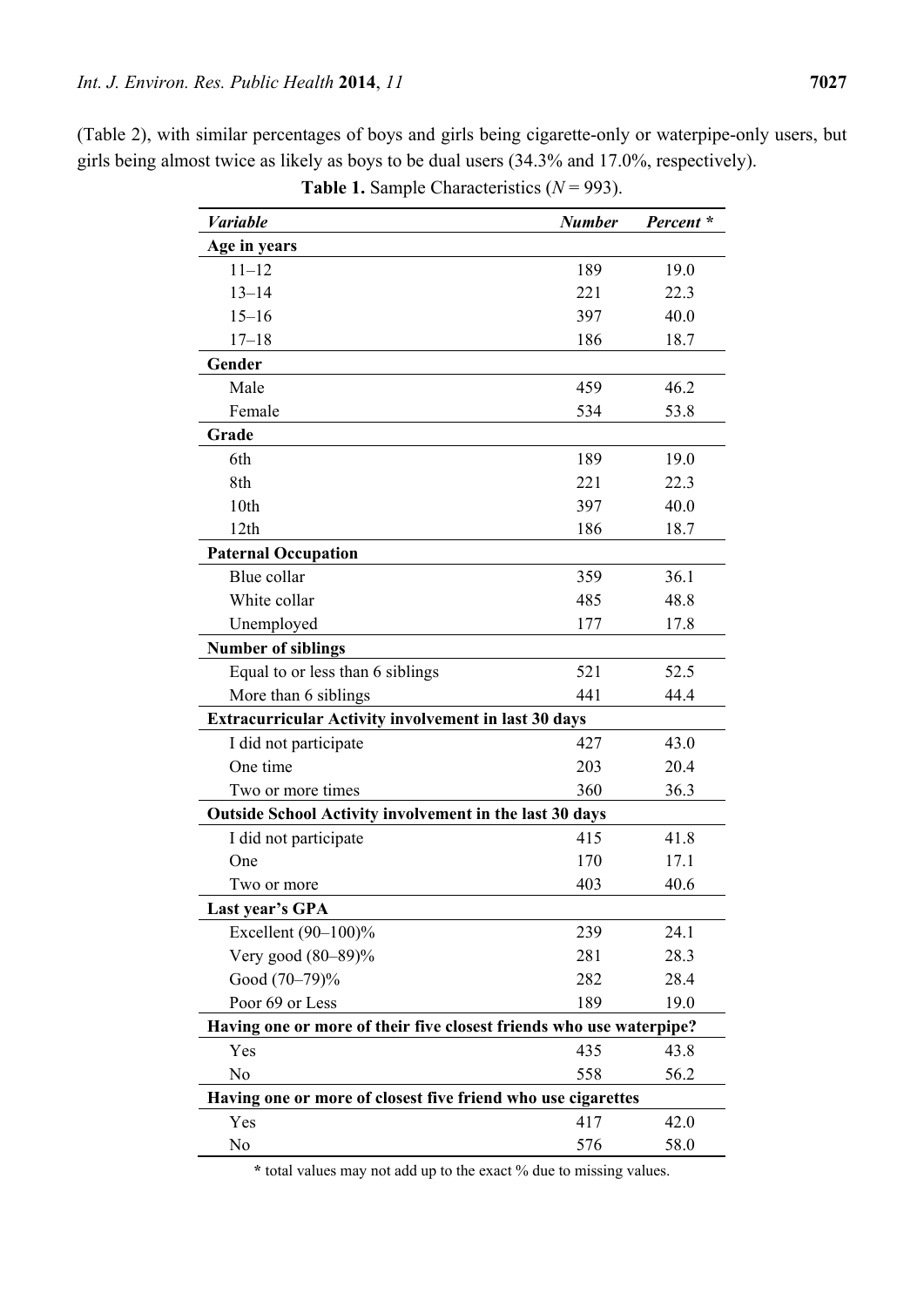| <b>Tobacco Smoking Status</b> | Total $N(\%)$ | Gender        |                |                |
|-------------------------------|---------------|---------------|----------------|----------------|
|                               |               | Male $N(\% )$ | Female $N(\%)$ | $p$ -value $*$ |
| Non-smokers                   | 638 (64.2)    | 332(73.1)     | 298(56.1)      |                |
| Cigarette smokers             | 26(2.6)       | 13(2.9)       | 13(2.9)        |                |
| Waterpipe smoker              | 70(7.1)       | 32(7.0)       | 38(7.2)        | < 0.001        |
| Dual smoker                   | 259(26.1)     | 77(17.0)      | 182 (34.3)     |                |
| <b>Total</b>                  | 993(100)      | 454 (100)     | 539 (100)      |                |
|                               | * $(X^2)$     | test.         |                |                |

**Table 2.** Association between participants' gender and tobacco smoking status.

## *3.2. Relationship between Tobacco Use and Health-Related Perceptions*

In a bivariate (chi-square) analysis, significant association was observed between perceived health risk and tobacco use status ( $p = 0.006$ ) Table 3. Comparison of means (One-Way ANOVA) was used to determine the relationship between *Perceived health status* and current smoking status. The results indicated a significant difference between mean perceived health status and tobacco smoking status  $(p = 0.037)$  (Table 4).

**Table 3.** Association between participants' perceived health risk and tobacco smoking status.

| <b>Tobacco Smoking Status</b> | Total $N(\%)$ | <b>Perceived Health Risk</b> |               |                |
|-------------------------------|---------------|------------------------------|---------------|----------------|
|                               |               | No $N(\% )$                  | Yes $N(\% )$  | $p$ -value $*$ |
| Non-smokers                   | 638 (100%)    | 389 $(61.0\%)$               | 249 (39.0%)   |                |
| Cigarette smokers             | $26(100\%)$   | 15(57.7%)                    | 11 $(42.3\%)$ |                |
| Waterpipe smoker              | 70 (100%)     | 38 (54.3%)                   | 32(45.7%)     | 0.006          |
| Dual smoker                   | 259 (100%)    | $125(48.3\%)$                | 134 (51.7%)   |                |
| * $(X^2)$<br>test.            |               |                              |               |                |

**Table 4.** Association between participants' perceived health status and tobacco smoking status.

| Mean | <b>SD</b>  | $p$ -value $*$                 |
|------|------------|--------------------------------|
| 3.22 | $\pm 1.63$ | 0.037                          |
| 3.00 | $\pm 1.32$ |                                |
| 3.25 | $\pm 1.69$ |                                |
| 2.91 | $\pm 1.18$ |                                |
|      |            | <b>Perceived Health Status</b> |

**\*** (One way-ANOVA).

Multivariable logistic regression model was performed to examine the relationship between *Perceived health risk* and current tobacco smoking status after controlling for the effect of participants' socio-demographics and number of closest five friends who smoke cigarettes or waterpipe (Table 5). Dual tobacco smokers were 2.5 times as likely to think that smoking for two years is not harmful to health, as long as they stop afterwards, compared to non-smokers ( $OR = 2.4$ ,  $C.I. = 1.7-3.4$ ). Similar patterns were found for both cigarette-only and waterpipe-only smokers (OR = 1.90 and 1.50, respectively) but these differences were not statistically significant.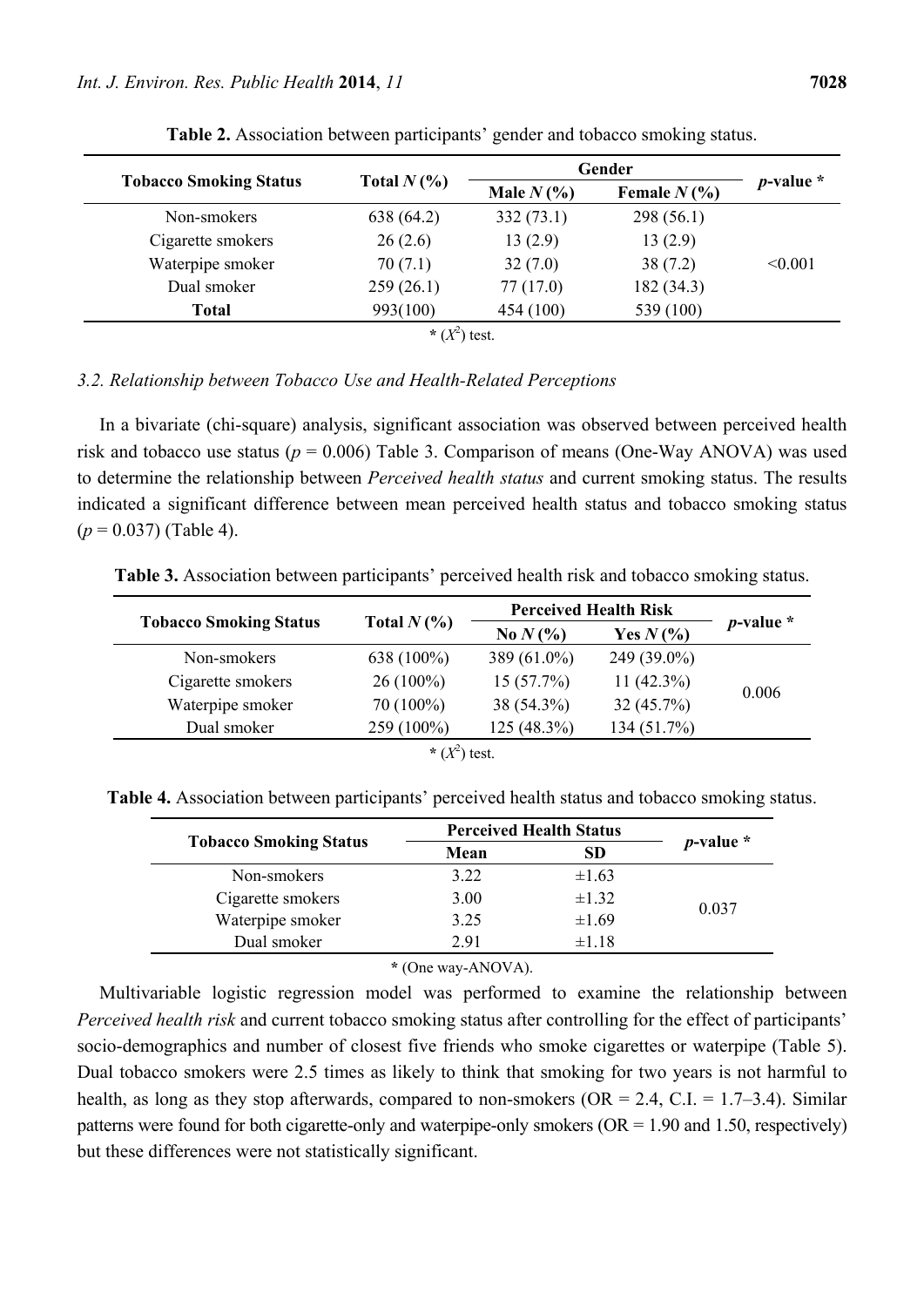| <b>Variables in the Model</b>                       | Adjusted <sup>^</sup> OR | $95\%$ C.I <sup>!</sup> |
|-----------------------------------------------------|--------------------------|-------------------------|
| Age (in years)                                      | 0.90                     | $0.82 - 0.97$           |
| Gender (Female)                                     | 1.21                     | $0.90 - 1.63$           |
| Participating in extracurricular activities         |                          |                         |
| Do not participate                                  | Ref                      |                         |
| Once per week                                       | 0.75                     | $0.56 - 1.04$           |
| Twice or more per week                              | 0.65                     | $0.45 - 0.94*$          |
| Participating in outside school activities          |                          |                         |
| I did not participate                               | Ref                      |                         |
| One                                                 | 0.95                     | $0.70 - 1.30$           |
| Two or more                                         | 1.03                     | $0.70 - 1.52$           |
| School achievement                                  |                          |                         |
| Excellent                                           | Ref                      |                         |
| V. good                                             | 1.10                     | $0.71 - 1.70$           |
| Good                                                | 0.70                     | $0.64 - 1.36$           |
| Poor                                                | 1.00                     | $0.65 - 1.46$           |
| Tobacco smoking status                              |                          |                         |
| Non-smoker                                          | Ref                      |                         |
| Cigarette smoker                                    | 1.72                     | $0.74 - 4.00$           |
| Waterpipe smoker                                    | 1.47                     | $0.86 - 2.50$           |
| Dual smoker                                         | 2.51                     | $1.74 - 3.63$ *         |
| Number of Siblings                                  |                          |                         |
| Equal to or less than 6 siblings                    | Ref                      |                         |
| More than 6 siblings                                | 0.75                     | $0.57 - 1.00*$          |
| Number of closest five friends who smoke cigarettes | 1.15                     | $0.68 - 1.95$           |
| Number of closest five friends who smoke waterpipes | 1.66                     | $1.00 - 2.74$           |

**Table 5.** Adjusted effect of tobacco smoking status on perceived health risk (logistic model) **\*\***.

Notes: <sup>1</sup> C.I.: confidence interval. **\***  $p < 0.05$ ; **\*\*** Perceived health risk was coded as  $0 =$  No and  $1 =$  Yes.

Multivariable linear regression model was performed to examine the relationship between *Perceived health status* and current tobacco smoking status after controlling for the effect of participants' socio-demographics and number of closest five friends who smoke cigarettes or waterpipe (Table 6). No significant difference of perceived health status was found between non-smokers and cigarette-only smokers and waterpipe-only smokers. However, dual smokers perception of self-rated health status was significantly lower than non- smokers ( $b = -0.33$ , C.I. =  $-0.59$ – $-0.07$ ).

#### **4. Discussion**

Concern is increasingly being expressed about the growing popularity of waterpipe use, particularly among adolescent girls [24,25]. Our results confirm studies from adolescents in other Arab countries showing that waterpipe use is now more common than cigarettes. Further, to our knowledge, this is the first study in an Arab country to document greater tobacco use among adolescent girls than boys. Our results show that among a representative, school-based sample of adolescents in Zarqa, Jordan, girls were as likely as boys to currently use only cigarettes or waterpipe, but twice as likely to be dual (cigarette plus waterpipe) smokers (34% *vs.* 17%). Dual tobacco smokers were more likely than single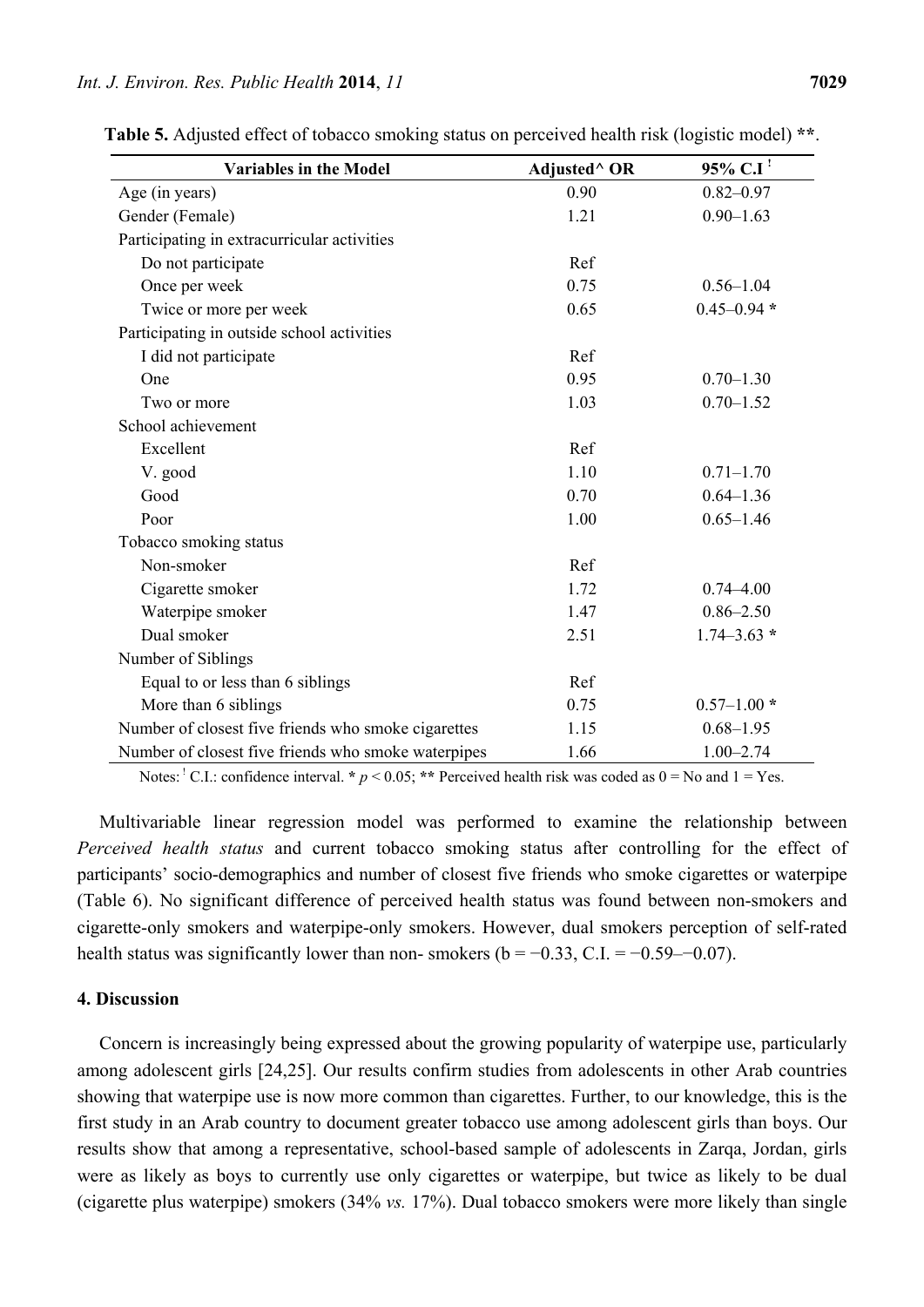tobacco smokers and non-smokers to perceive that it is safe to use tobacco as long as the individual will stop after two years compared to non-smokers. Moreover, dual smokers had the lowest score on the self-reported *Perceived health status* among all tobacco users in this study.

| <b>Variables in the Model</b>                       | Adjusted <sup><math>\wedge</math></sup> Effect ( $\beta$ ) | 95% C.I. <sup>1</sup> |
|-----------------------------------------------------|------------------------------------------------------------|-----------------------|
| Age (in years)                                      | 0.08                                                       | $0.03 - 0.14$ *       |
| Gender (Female)                                     | $-0.030$                                                   | $-0.24 - 0.18$        |
| participating in extracurricular activities         |                                                            |                       |
| Do not participate                                  | Ref                                                        |                       |
| Once per week                                       | 0.08                                                       | $-0.18 - 0.35$        |
| Twice or more per week                              | $-0.12$                                                    | $-0.35 - 0.11$        |
| participating in outside school activities          |                                                            |                       |
| I did not participate                               | Ref                                                        |                       |
| One                                                 | $-0.02$                                                    | $-0.30 - 0.27$        |
| Two or more                                         | 0.08                                                       | $-0.16 - 0.30$        |
| School achievement                                  |                                                            |                       |
| Excellent                                           | Ref                                                        |                       |
| V. good                                             | $-0.16$                                                    | $-0.43 - 0.11$        |
| Good                                                | $-0.36$                                                    | $-0.64 - 0.09$ *      |
| Poor                                                | $-0.50$                                                    | $-0.81 - -0.18$ *     |
| Tobacco smoking status                              |                                                            |                       |
| Non-smoker                                          | Ref.                                                       |                       |
| Cigarette smoker                                    | $-0.28$                                                    | $-0.91 - 0.36$        |
| Waterpipe smoker                                    | 0.05                                                       | $-0.34 - 0.44$        |
| Dual smoker                                         | $-0.33$                                                    | $-0.59 - -0.07$ *     |
| Number of siblings                                  |                                                            |                       |
| Equal to or less than 6 siblings                    | Ref                                                        |                       |
| More than 6 siblings                                | $-0.02$                                                    | $-0.21 - 0.18$        |
| Number of closest five friends who smoke cigarettes | $-0.12$                                                    | $-0.50 - 0.25$        |
| Number of closest five friends who smoke waterpipes | 0.22                                                       | $-0.14 - 0.58$        |

**Table 6.** Adjusted effect of tobacco smoking status on perceived health status (linear model) **\*\***.

<sup>1</sup> C.I.: confidence interval.  $* p < 0.05$ ; \*\* Perceived health status was measured on a 6-point scale of 0–5.

Several previous studies of Arab adolescents, which similarly defined current tobacco smoking as "smoking, even one puff, during the last thirty days", have reported higher prevalence of both cigarette and waterpipe smoking for boys than girls [4,10,26,27]. For example, Christophi *et al.* [27] the prevalence of current cigarette smoking among school students was 13% among boys and 7% among girls in middle schools, and 36% among boys and 23% among girls in high schools. In a current study McKelvey and colleagues [28] followed a sample of 7th and 9th grade Jordanian school students over two years to study their tobacco smoking (cigarettes and waterpipe) trends over time. According to their results an increase of cigarettes, waterpipe, and dual tobacco smoking was found among youth. This increase was significantly higher among boys than girls for all three tobacco smoking categories. However, other studies have reported no difference of tobacco smoking especially waterpipe among boys and girls [13,29]. For example, the El-Roueiheb and colleagues [29] study shows that men are more likely to smoke cigarettes and to be dual users, but women are more likely to be waterpipe-only users.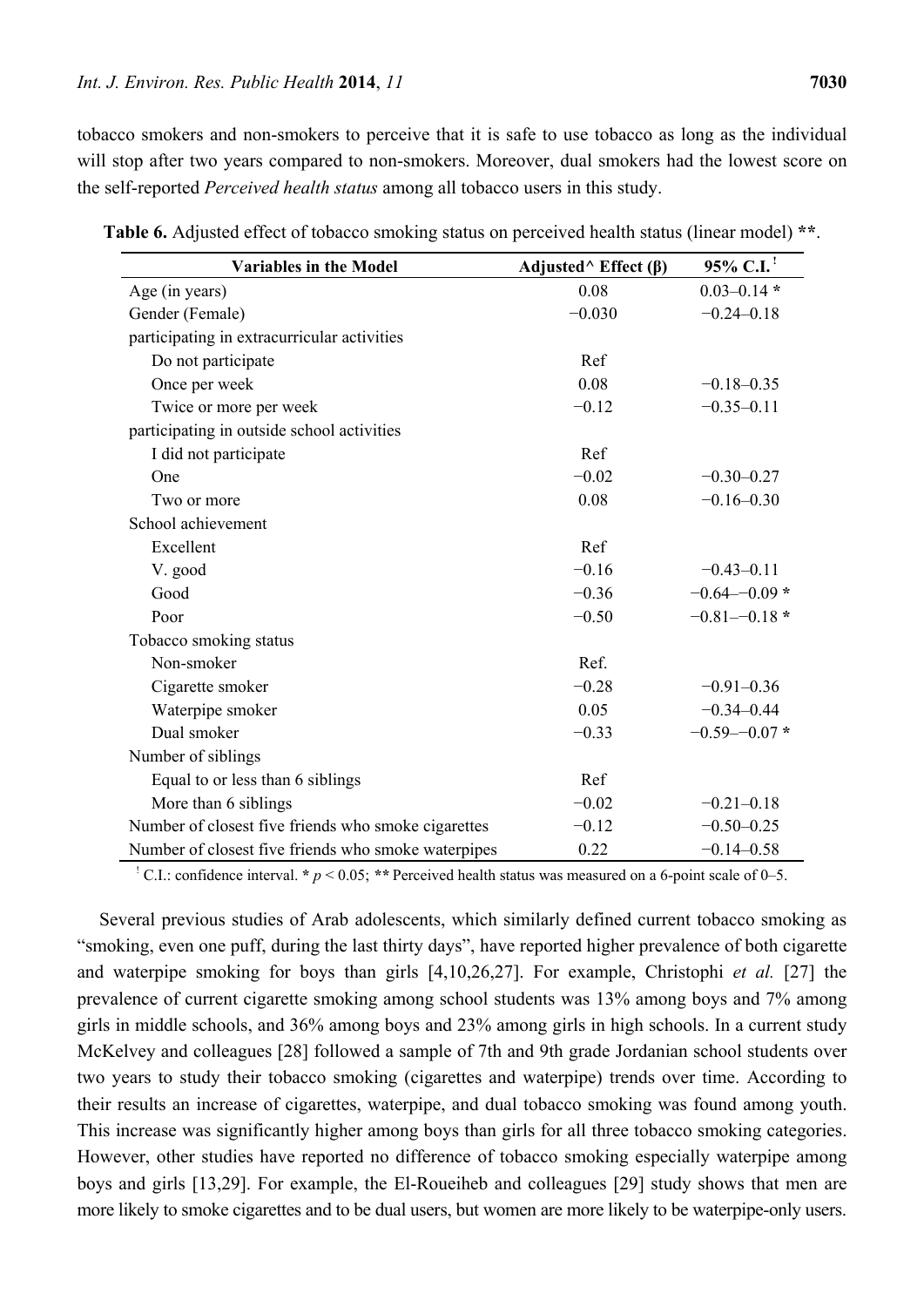Reasons for the high rate of dual smoking among girls in our study are not known. While it is possible that characteristics of our sample of adolescents are different from other samples in Jordan and other Arab countries, this does not seem likely given that it was derived randomly to be representative of a large governorate. Previous studies in Jordan had only included youth who are aged 13 to 18 years such as the GYTS and Mzayek *et al.* [13], whereas our study included a wider age range (11 to 18 years). Moreover, the current study included adolescents from urban, suburban, and semirural areas. Previous studies mainly included youth from urban areas [13,28]. Another possibility is that this finding reflects a rapidly changing demographic pattern of tobacco use among male and female adolescents. Previous studies found that while cigarette smoking by women in most Arab countries was unacceptable, waterpipe smoking by females of all ages is considered a socially acceptable behavior [6]. It may be the case that the acceptability of waterpipe among girls and young women in traditional societies serves as a "foot in the door" for greater acceptability of cigarette use.

Another potential driver of a demographic change in tobacco use patterns may be gender differences in the development of dependence. Given that adolescent tobacco users may show signs of dependence even when smoking rates are low and sporadic [30], and that girls develop signs of nicotine dependence more quickly after initiating tobacco use than boys [31], higher dual tobacco use in girls may indicate that once waterpipe use is initiated (which typically occurs earlier than initiation of cigarettes; [32] they are more likely than boys to use cigarettes as an alternate nicotine source to avoid withdrawal or gain positively reinforcing effects of nicotine that are part of a nicotine dependence syndrome. This is speculative, and further studies are needed to assess the trajectory of nicotine dependence among adolescent waterpipe users.

These findings call for the need to implement prevention and cessation intervention programs in middle and high schools. For example, Pbert and colleagues [33] found that implementing a brief smoking-cessation counseling intervention using cognitive behavioral strategies and delivered by school nurses within the school health setting was effective in promoting short-term abstinence from cigarette smoking among adolescent smokers. Additionally, in a country where not every school has a school nurse among it's personnel such as Jordan, these results provide strong evidence for Jordanian school officials and health decision makers to develop policies that emphasis the need for community health nurses in neighboring Health Centers to work closely with the schools to monitor the problem of tobacco smoking among adolescents and to develop and implement prevention programs. The observed gender difference in smoking patterns suggests that determinants may be gender-specific, calling for interventions that are sensitive to these differences.

The current study indicated a significant result of the effect of tobacco smoking status on adolescent self-reported perception of health. While the majority of studies in the literature examine health risk and benefits of tobacco smoking to predict adolescent smoking status or intentions [14,15,18] our study examined the association between adolescent tobacco smoking and their perception of health. These findings could be contributed to the lack of adequate knowledge and awareness of the harmful effects of tobacco smoking provided by the curricula [6,34]. Additionally, adolescent may hold the misconception that waterpipe tobacco smoking is less harmful than smoking cigarettes [9,35]. Study findings indicated that smokers, particularly dual-smokers, were more likely to view tobacco smoking with no health risks. These findings can be contributed to youth health beliefs that tobacco smoking imposes no risk to their health. Harries and colleagues reported that current smokers were less likely to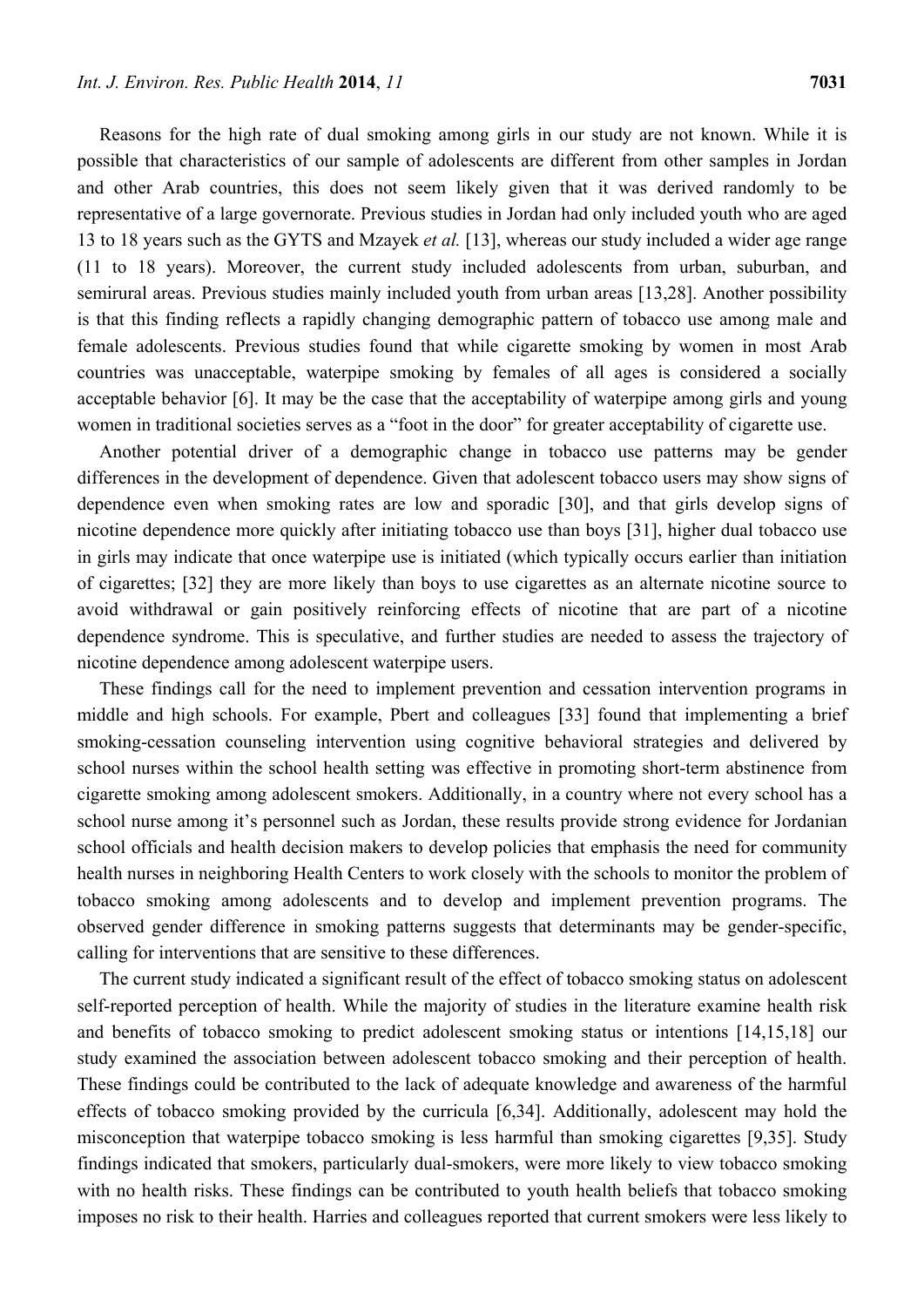agree that smokers live shorter lives and that smokers are more likely to get heart disease. These smokers also perceived their own health risks as less severe than other smokers [36]. Another reason could be the association between perceived physical health risks and benefits of tobacco smoking and youth smoking status. Studies found a negative correlation between perceived risks of smoking, and a positive correlation between perceived benefits of smoking with youth smoking behavior [16,18]. Study results make it possible to make inferences that adolescent who smoke are more likely to have low perception of health than non-smokers. Interestingly dual smokers have the lowest perception of health of all smoking profile categories indicating that the more tobacco products used by adolescent the lower the health perception is. These findings are very important in understanding the problem of tobacco smoking among adolescent and it provide a vital clue for health professionals who works in cessation programs. Additionally, this finding can provide community and school nurses with a significant finding to target adolescent with smoking cessation programs.

# **5. Conclusions**

In conclusion, these data confirm previous reports that waterpipe use is now more prevalent than cigarette use among Arab adolescents, and show very high rates of dual use of waterpipe and cigarettes, especially for girls. Dual use was twice as high in girls as boys, a gender difference which has not been observed previously. Of concern, adolescent tobacco users, especially dual users, were more likely than non-users to underestimate the harmful effects of tobacco use, thinking that it is safe to use tobacco if the individual will stop after two years. Of course, it is well known from the cigarette smoking literature that despite intentions to only smoke for a limited amount of time, once regular use is initiated, quitting becomes very difficult. Tobacco users in this study, compared to non-smokers, perceived themselves not to be in as good health. Although poor self-reported health is common among established, adult smokers (e.g., Ward *et al.* [37]) it is worrisome that similar patterns are observed here for very young individuals who have smoked for only a short time. This finding emphasizes the lack of awareness of the harmful effects of tobacco use, and need for prevention programs to address this deficit knowledge. In addition, our findings illustrate the need for health professionals, community and school nurses to play a vital role in developing health campaigns to reach and educate adolescent, their families, teachers and school systems regarding the recognized health risks of tobacco smoking.

#### **6. Study Limitations**

Limitations of the study should be noted. Our sample was drawn from one governorate which may limit the generalizability of our findings across Jordan. However, it is safe to say that our sample characteristics are similar to the adolescent population in Jordan as a whole. In addition, reported use of tobacco was based solely on self-report. However, self-reported smoking in survey studies has consistently been shown to be valid in adolescents when confidentiality is assured [38]. Another limitation that future studies can overcome is measuring *Perceived Health Risk* and *Perceived Health Status* with questionnaire consisting of multiple consistent items since they represent latent variables and one item may not be sufficient to define such concepts. On the other hand, the study has several strengths, including a large random sample and a high response rate.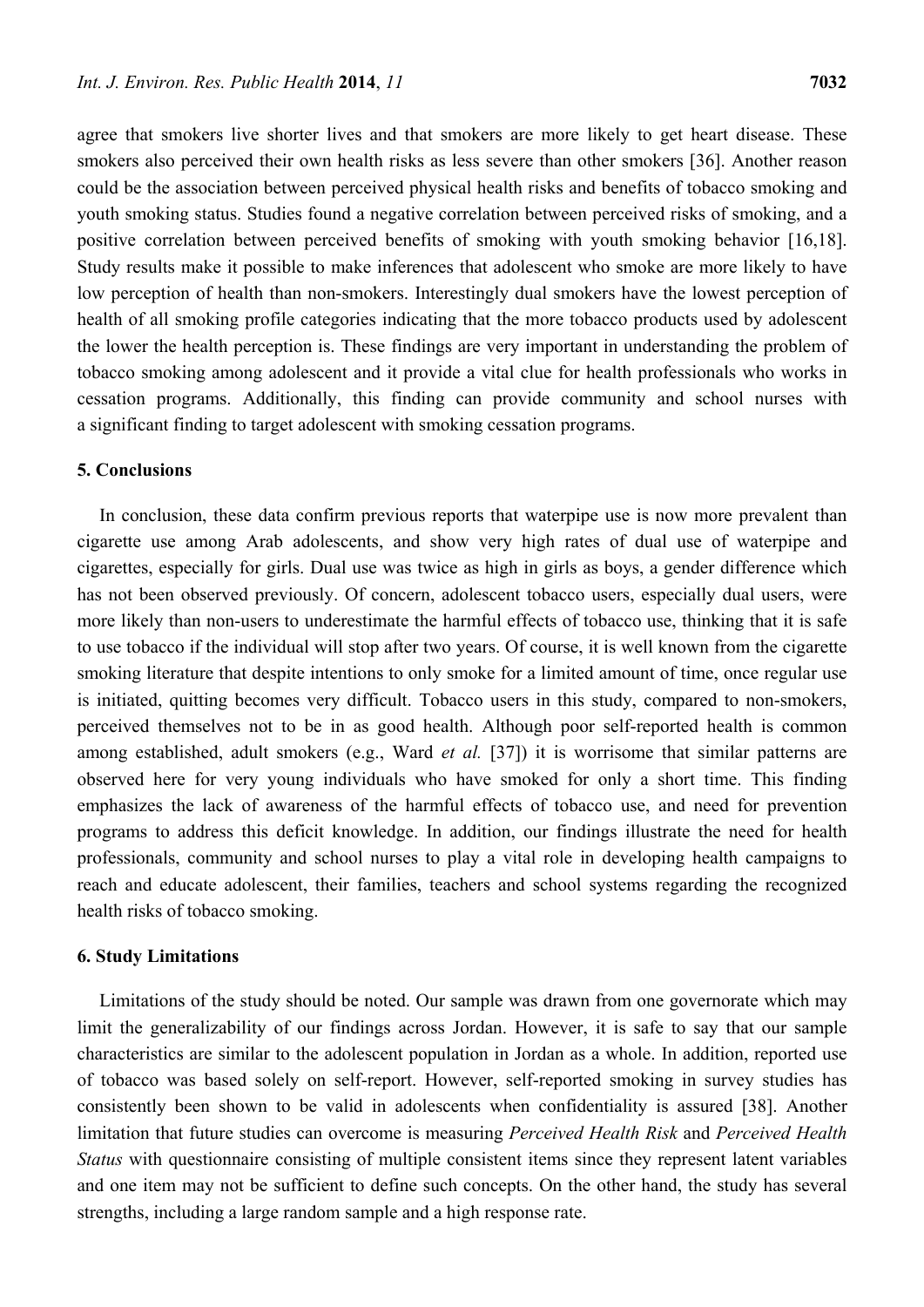## **Acknowledgments**

This study was funded by a research grant from The Hashemite University (HU).The funder had no role in the study design, data collection, data analysis, data interpretation, writing of the report, or the decision to submit it for publication.

#### **Author Contributions**

Sukaina Alzyoud and Linda S. Weglicki had the original idea for the study and, carried out the design. Sukaina Alzyoud and Khalid A. Kheirallah were responsible for data cleaning and carried out the analyses. Sukaina Alzyoud, Khalid A. Kheirallah, and Kenneth D. Ward drafted the manuscript, which was revised by all authors. All authors read and approved the final manuscript.

## **Conflicts of Interest**

The authors declare no conflict of interest.

# **References**

- 1. Boutayeb, A.; Boutayeb, S. The burden of non communicable diseases in developing countries. *Int. J. Equity Health* **2005**, *4*, 2. doi:10.1186/1475-9276-4-2.
- 2. Warren, C.W.; Jones, N.R.; Eriksen, M.P.; Asma, S. Global Tobacco Surveillance System (GTSS) collaborative group. Patterns of global tobacco use in young people and implications for future chronic disease burden in adults. *Lancet* 2006, *367*, 749–753.
- 3. Report on the Global Tobacco Epidemic 2008 Geneva. Available online: http://www.who.int/ tobacco/mpower/2008/en/ (accessed on 5 May 2013).
- 4. Centers for Disease Control and Prevention. Global Youth Tobacco Survey 2010—Eastern Mediterranean (EMR). Available online: http://nccd.cdc.gov/GTSSData/Ancillary/DataReports. aspx?CAID=1 (accessed on 10 February 2014).
- 5. Shafey, O. Health issues in the Arab American community. Global epidemiology and health hazards of tobacco use: Arab world patterns. *Ethn. Dis.* **2007**, *17* (2 Suppl. 3), S3-13–S3-15.
- 6. Maziak, W.; Ward, K.D.; Soweid, R.A.; Eissenberg, T. Tobacco smoking using a waterpipe: A reemerging strain in a global epidemic. *Tob. Control.* **2004**, *13*, 327–333.
- 7. Rastam, S.; Ward, K.; Eissenberg, T.; Maziak, W. Estimating the beginning of the waterpipe epidemic in Syria. *BMC Public Health* **2004**, *4*, doi:10.1186/1471-2458-4-32.
- 8. El-Hakim, I.E.; Uthman, M.A. Squamous cell carcinoma and keratocanthoma of the lower lip associated with "goza" and "shisha" smoking. *Int. J. Dermatol.* **1999**, *38*, 108–110.
- 9. Akl, E.A.; Jawad, M.; Lam, W.Y.; Co, C.N.; Obeid, R.; Irani, J. Motives, beliefs and attitudes towards waterpipe tobacco smoking: A systematic review. *Harm Reduct. J.* **2013**, *10*, doi:10.1186/1477-7517-10-12.
- 10. Akl, E.A.; Gunukula, S.K.; Aleem, S.; Obeid, R.; Jaoude, P.A.; Honeine, R.; Irani, J. The prevalence of waterpipe tobacco smoking among the general and specific populations: A systematic review. *BMC Public Health* **2011**, *11*, doi:10.1186/1471-2458-11-244.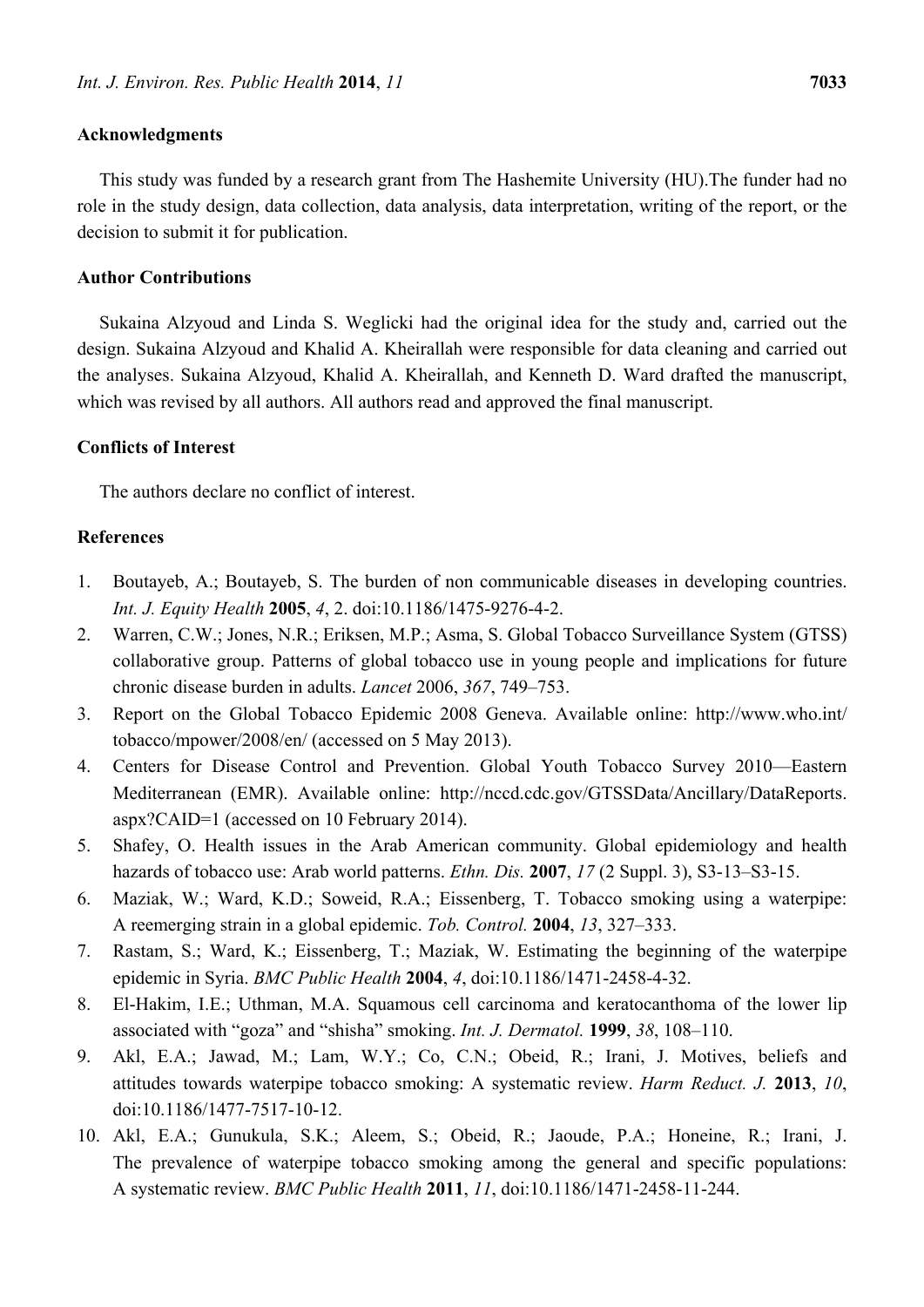- 11. Al-Lawati, J.A.; Muula, A.S.; Hilmi, S.A.; Rudatsikira, E. Prevalence and determinants of waterpipe tobacco use among adolescents in Oman. *Sultan Qaboos Univ. Med. J.* **2008**, *8*, 37–43.
- 12. Maziak, W.; Asfar, T.; Mock, J. Why most women in Syria don't smoke; can the passive barrier of traditions be replaced with information-based one? *Public Health* **2003**, *117*, 237–241.
- 13. Mzayek, F.; Khader, Y.; Eissenberg, T.; Al Ali, R.; Ward, K.D.; Maziak, W. Patterns of water-pipe and cigarette smoking initiation in schoolchildren: Irbid longitudinal smoking study. *Nicotine Tob. Res.* **2012**, *14*, 448–454.
- 14. Aryal, U.R.; Petzold, M.; Krettek, A. Perceived risks and benefits of cigarette smoking among Nepalese adolescents: A population-based cross-sectional study. *BMC Public Health* **2013**, *13*, doi:10.1186/1471-2458-13-187.
- 15. Mantler, T. A systematic review of smoking Youths' perceptions of addiction and health risks associated with smoking: Utilizing the framework of the health belief model. *Addict. Res. Theory* **2013**, *21*, 306–317.
- 16. Halpern-Felsher, B.L.; Biehl, M.; Kropp, R.Y.; Rubinstein, M.L. Perceived risks and benefits of smoking: Differences among adolescents with different smoking experiences and intentions. *Prev. Med.* **2004**, *39*, 559–567.
- 17. Morrell, H.E.; Song, A.V.; Halpern-Felsher, B.L. Predicting adolescent perceptions of the risks and benefits of cigarette smoking: A longitudinal investigation. *Health Psychol.* **2010**, *29*, 610–617.
- 18. Song, A.V.; Morrell, H.E.R.; Cornell, J.L.; Ramos, M.E.; Biehl, M.; Kropp, R.Y.; Halpern-Felsher, B.L. Perceptions of smoking-related risks and benefits as predictors of adolescent smoking initiation. *Am. J. Public Health* **2009**, *99*, 487–492.
- 19. Schneider, S.; Loeber, S.; Janssen, M.; Roehrig, S.; Solle, D. What prevents young adolescents from smoking? Self-reported motives of 12–15-year-old non-smokers. *Health Policy* **2010**, *95*, 36–40.
- 20. Martinasek, M.P.; McDermott, R.J.; Martini, L. Waterpipe (hookah) tobacco smoking among youth. *Curr. Probl. Pediatr. Adolesc. Health Care* **2011**, *41*, 34–57.
- 21. Alzyoud, S.A.; Weglicki, L.; Kheirallah, K.; Haddad, L.; Alhawamdeh, K. Waterpipe smoking among middle and high school Jordanian students: Patterns and predictors. *Int. J. Environ. Res. Public Health* **2013**, *10*, 7068–7082.
- 22. Jordan Department of Statistics, DOS. Amman, Jordan. 2012. Available online: http://www.dos. gov.jo/dos\_home\_e/main/ (accessed on 14 April 2013).
- 23. Weglicki, L. Wayne State University, Detroit, MI, USA. Unpublished Work, 2008.
- 24. Dar-Odeh, N.S.; Abu-Hammad, O.A. The changing trends in tobacco smoking for young Arab women; narghile, an old habit with a liberal attitude. *Harm Reduct. J.* **2011**, *8*, doi:10.1186/1477- 7517-8-24.
- 25. Maziak, W. The waterpipe: Time for action. *Addiction* **2008**, *103*, 1763–1767.
- 26. Al Moamary, M.S.; Al Ghobain, M.A.; Al Shehri, S.N.; Alfayez, A.I. The prevalence and characteristics of water-pipe smoking among high school students in Saudi Arabia. *J. Infect. Public Health* **2012**, *5*, 159–168.
- 27. Christophi, C.A.; Kolokotroni, O.; Alpert, H.R.; Warren, C.W.; Jones, N.R.; Demokritou, P.; Connolly, G.N. Prevalence and social environment of cigarette smoking in Cyprus adolescent. *BMC Public Health* **2008**, *2*, doi:10.1186/1471-2458-8-190.